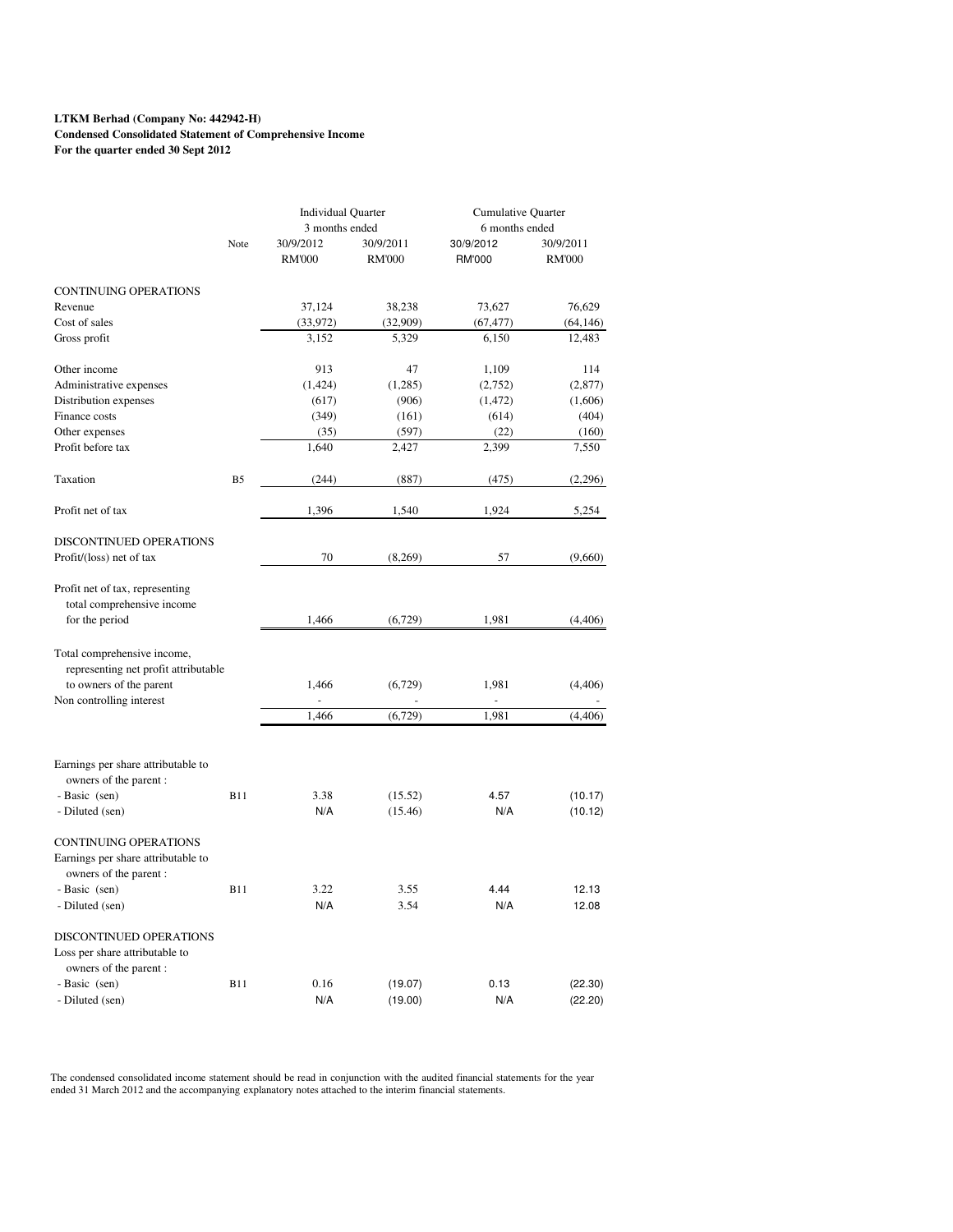# **LTKM Berhad (Company No: 442942-H)**

# **Condensed Consolidated Statement of Financial Position**

 **As at 30 Sept 2012**

|                                              |      | As at         | As at         |
|----------------------------------------------|------|---------------|---------------|
|                                              | Note | 30 Sept 2012  | 31 Mar 2012   |
|                                              |      | <b>RM'000</b> | <b>RM'000</b> |
| <b>ASSETS</b>                                |      |               |               |
| <b>Non-current assets</b>                    |      |               |               |
| Property, plant and equipment                |      | 74,798        | 97,243        |
| Investment properties                        |      | 33,318        | 12,318        |
| <b>Biological</b> assets                     |      | 265           | 263           |
| Investment securities                        |      | 3,880         | 3,288         |
|                                              |      | 112,261       | 113,112       |
| <b>Current assets</b>                        |      |               |               |
| <b>Biological</b> assets                     |      | 12,449        | 12,804        |
| Inventories                                  |      | 10,001        | 11,604        |
| Property development cost                    |      | 3,269         | 2,764         |
| Tax recoverables                             |      | 2,229         | 70            |
| Trade and other receivables                  |      | 11,992        | 11,274        |
| Cash and bank balances                       |      | 16,242        | 13,495        |
|                                              |      | 56,182        | 52,011        |
| <b>TOTAL ASSETS</b>                          |      | 168,443       | 165,123       |
| <b>EQUITY AND LIABILITIES</b>                |      |               |               |
| Attributable to equity holders of the parent |      |               |               |
| Share capital                                |      | 43,368        | 43,368        |
| Reserves                                     |      | 80,466        | 80,653        |
|                                              |      | 123,834       | 124,021       |
| Non controlling interest                     |      | 38            | 38            |
| <b>Total equity</b>                          |      | 123,872       | 124,059       |
| <b>Non-current liabilities</b>               |      |               |               |
| Hire purchase payables                       |      | 671           | 993           |
| Borrowings                                   | B7   | 13,926        | 13,074        |
| Deferred tax liabilities                     |      | 7,225         | 7,226         |
|                                              |      | 21,822        | 21,293        |
| <b>Current liabilities</b>                   |      |               |               |
| Trade and other payables                     |      | 9,139         | 7,742         |
| Dividend payable                             |      | 2,168         | 2,168         |
| Hire purchase payables                       |      | 634           | 616           |
| Borrowings                                   | B7   | 10,707        | 9,157         |
| Taxation                                     |      | 101           | 88            |
|                                              |      | 22,749        | 19,771        |
| <b>Total liabilities</b>                     |      | 44,571        | 41,064        |
| TOTAL EQUITY AND LIABILITIES                 |      | 168,443       | 165,123       |

The condensed consolidated balance sheet should be read in conjunction with the audited financial statements for the year ended 31 March 2012 and the accompanying explanatory notes attached to the interim financial statements.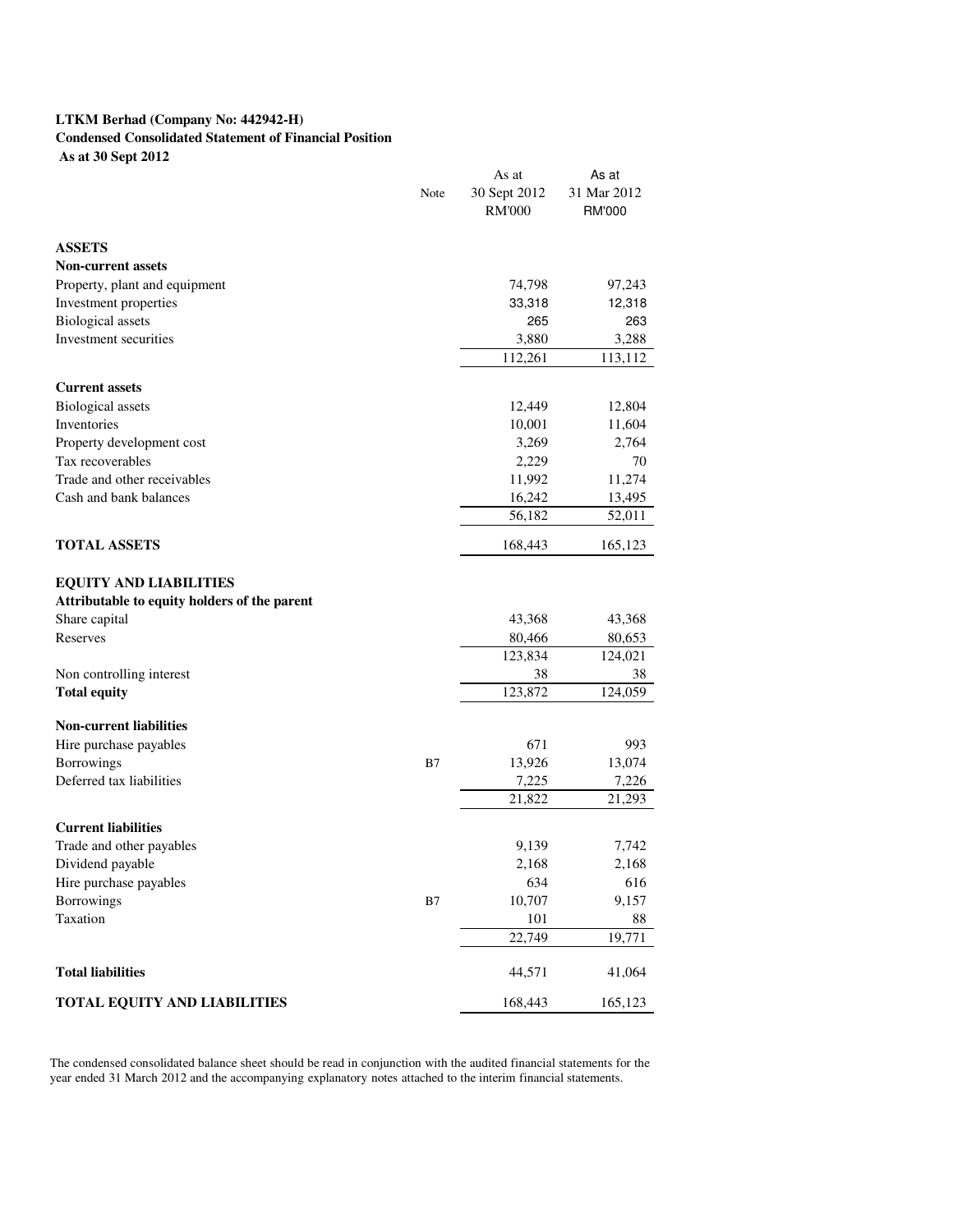#### **LTKM Berhad (Company No: 442942-H) Condensed Consolidated Statement of Cash Flows**

|                                                            | 6 months ended 30 Sept |               |
|------------------------------------------------------------|------------------------|---------------|
|                                                            | 2012                   | 2011          |
|                                                            | <b>RM'000</b>          | <b>RM'000</b> |
| <b>CASH FLOW FROM OPERATING ACTIVITIES</b>                 |                        |               |
| Profit before tax                                          |                        |               |
| Continuing operations                                      | 2,399                  | 7,550         |
| Discontinued operation                                     | 57                     | (9,660)       |
|                                                            | 2,456                  | (2, 110)      |
| Adjustment for non-cash flow                               |                        |               |
| Depreciation of property, plant & equipment                | 4,417                  | 5,479         |
| Amortisation of biological assets                          | 3                      | 3             |
| Gain on disposal of property, plant and equipment          | (27)                   | (64)          |
| (Gain)/loss on disposal of investment securities           | (15)                   | 40            |
| Recovery of bad debts written off                          | (3)                    | (6)           |
|                                                            | (188)                  | 152           |
| Net fair value (gain)/loss on investment securities        |                        |               |
| Net fair value gain on investment property                 | (12)                   |               |
| Write off of property, plant and equipment                 | 13                     | 373           |
| (Reversal )/impairment loss on trade receivables           | (82)                   | 200           |
| Impairment loss on property, plant & equipment             | $\bar{a}$              | 6,708         |
| Unrealised exchange loss                                   | 3                      |               |
| Dividend income                                            | (72)                   | (37)          |
| Operating profit before changes in working capital         | 6,493                  | 10,738        |
| Decrease/(increase) in biological assets                   | 350                    | (266)         |
| Decrease/(increase) in inventories                         | 1,603                  | (2, 594)      |
| Increase in property development costs                     | (505)                  | (938)         |
| (Increase)/decrease in receivables                         | (636)                  | 407           |
| Increase/(decrease) in payables                            | 1,397                  | (54)          |
| Cash generated from operating activities                   | 8,702                  | 7,293         |
| Taxes paid                                                 | (2,619)                | (2, 348)      |
| Net cash flows generated from operating activities         | 6,083                  | 4,945         |
|                                                            |                        |               |
| <b>CASH FLOW FROM INVESTING ACTIVITIES</b>                 |                        |               |
| Purchase of property, plant & equipment                    | (3,031)                | (2,746)       |
| Purchase of investment securities                          | (944)                  | (1,064)       |
| Proceeds from disposal of property, plant & equipment      | 85                     | 95            |
| Proceeds from disposal of investment securities            | 552                    | 1,040         |
| Dividend received                                          | 72                     | 32            |
| Net cash flows used in investing activities                | (3,266)                | (2,643)       |
|                                                            |                        |               |
| <b>CASH FLOW FROM FINANCING ACTIVITIES</b>                 |                        |               |
| Dividend paid                                              | (2,168)                | (2, 162)      |
| Proceeds from issue of shares                              |                        | 175           |
| Net drawdown/(repaymnent) of term loans                    | 647                    | (1,096)       |
| Net drawdown/(repayment) of other bank borrowings          | 1,755                  | (4, 325)      |
| Repayment of hire purchase                                 | (304)                  | (1,018)       |
| Net cash flows used in financing activities                | (70)                   | (8, 426)      |
|                                                            |                        |               |
| Net change in cash and cash equivalents                    | 2,747                  | (6, 124)      |
| Cash and cash equivalents at 1 April                       | 13,495                 | 16,222        |
| Cash and cash equivalents at end of the period             | 16,242                 | 10,098        |
|                                                            |                        |               |
| Cash and cash equivalents comprise the following amounts:- |                        |               |
| Fixed deposits with licensed banks                         | 7,528                  | 2,998         |
| Cash on hand and at bank                                   | 8,714                  | 7,100         |
| Cash and bank balances                                     | 16,242                 | 10,098        |
|                                                            | 16,242                 | 10,098        |
|                                                            |                        |               |

The condensed consolidated cash flow statement should be read in conjunction with the audited financial<br>statements for the year ended 31 March 2012 and the accompanying explanatory notes attached to the interim<br>financial s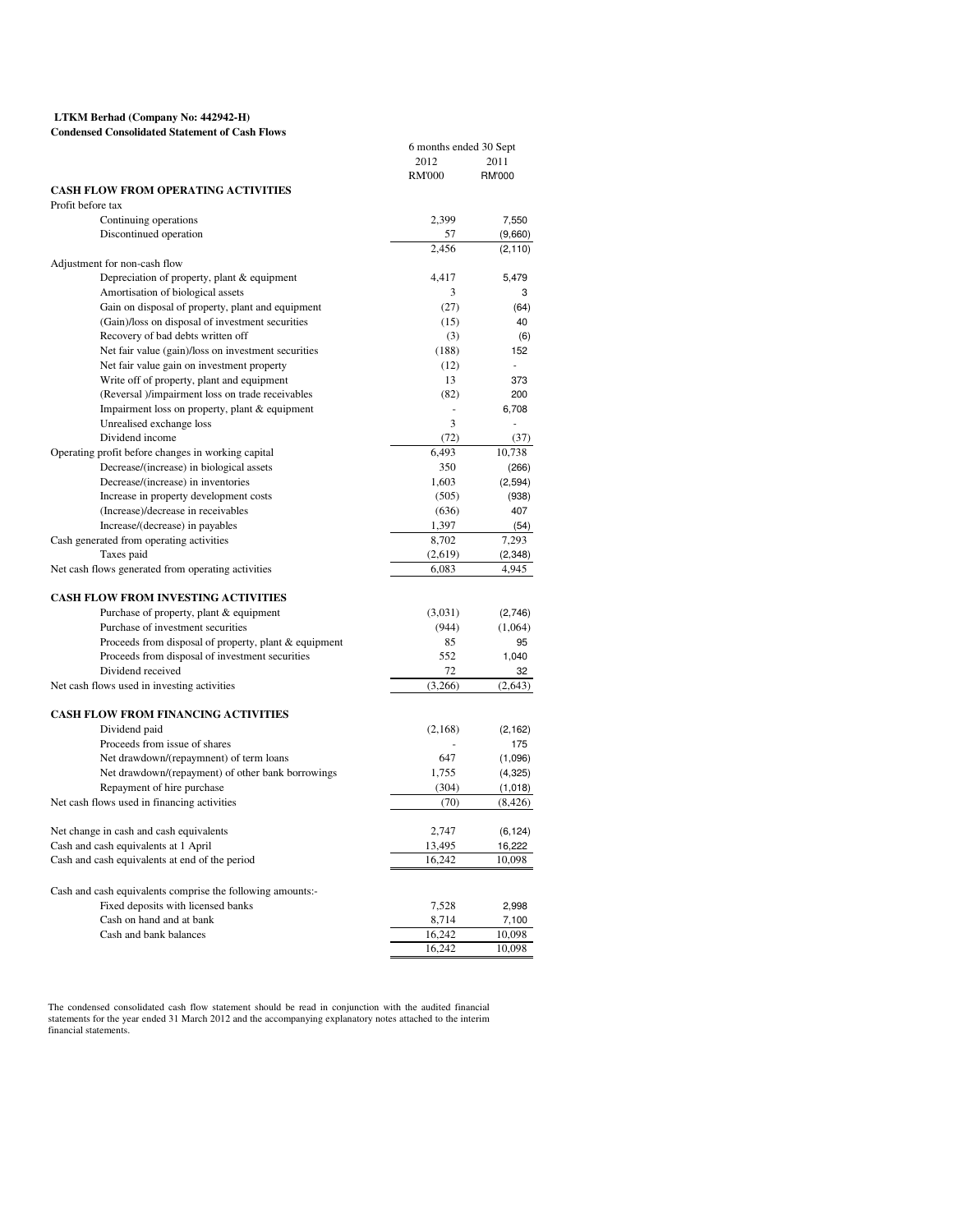## **LTKM Berhad (Company No: 442942-H)**

# **Condensed Consolidated Statements of Changes in Equity**

**For the quarter ended 30 Sept 2012**

|                                   |               |               |                                                          |                          | ----------------------------------Attributable to equity holders of the parent--------------------------------> |               |                     |               |
|-----------------------------------|---------------|---------------|----------------------------------------------------------|--------------------------|-----------------------------------------------------------------------------------------------------------------|---------------|---------------------|---------------|
|                                   |               |               | [------------(Non- distributable)----------------------] |                          | (Distributable)                                                                                                 |               |                     |               |
|                                   |               |               | Asset                                                    |                          |                                                                                                                 |               |                     |               |
|                                   | Share         | Share         | Revaluation                                              | <b>ESOS</b>              | Retained                                                                                                        |               | Non controlling     | Total         |
|                                   | capital       | premium       | Reserve                                                  | Reserve                  | profits                                                                                                         | Total         | Interest            | equity        |
|                                   | <b>RM'000</b> | <b>RM'000</b> | <b>RM'000</b>                                            | <b>RM'000</b>            | <b>RM'000</b>                                                                                                   | <b>RM'000</b> | <b>RM'000</b>       | <b>RM'000</b> |
| 6 months ended 30 Sept 2012       |               |               |                                                          |                          |                                                                                                                 |               |                     |               |
| At 1 April 2012                   | 43,368        | 2,468         | 9,101                                                    |                          | 69,084                                                                                                          | 124,021       | 38                  | 124,059       |
| <b>Total comprehensive income</b> |               |               |                                                          |                          | 1,981                                                                                                           | 1,981         | $\blacksquare$      | 1,981         |
| <b>Transactions with owners</b>   |               |               |                                                          |                          |                                                                                                                 |               |                     |               |
| Dividends                         |               |               |                                                          |                          | (2,168)                                                                                                         | (2,168)       |                     | (2,168)       |
| Total transactions with owners    | $\sim$        |               | $\sim$                                                   | $\sim$                   | (2,168)                                                                                                         | (2,168)       | $\bar{\phantom{a}}$ | (2,168)       |
| At 30 Sept 2012                   | 43,368        | 2,468         | 9,101                                                    | $\overline{\phantom{a}}$ | 68,897                                                                                                          | 123,834       | 38                  | 123,872       |
| 6 months ended 30 Sept 2011       |               |               |                                                          |                          |                                                                                                                 |               |                     |               |
|                                   |               |               |                                                          |                          |                                                                                                                 |               |                     |               |
| At 1 April 2011                   | 43,232        | 2,364         | 9,130                                                    | 204                      | 72,700                                                                                                          | 127,630       |                     | 127,630       |
| <b>Total comprehensive income</b> |               |               |                                                          | $\sim$ $ \sim$           | 4,406                                                                                                           | (4,406)       |                     | (4,406)       |
| <b>Transactions with owners</b>   |               |               |                                                          |                          |                                                                                                                 |               |                     |               |
| Issue of ordinary shares          | 120           | 86            |                                                          | (31)                     |                                                                                                                 | 175           |                     | 175           |
| Dividends                         |               |               |                                                          | $\bar{\phantom{a}}$      | (3,468)                                                                                                         | (3,468)       |                     | (3,468)       |
| Total transactions with owners    | 120           | 86            | $\blacksquare$                                           | (31)                     | (3, 468)                                                                                                        | (3,293)       | $\blacksquare$      | (3,293)       |
| At 30 Sept 2011                   | 43,352        | 2,450         | 9,130                                                    | 173                      | 64,826                                                                                                          | 119,931       | $\omega$            | 119,931       |

The condensed consolidated statement of changes in equity should be read in conjunction with the audited financial statements for the year ended 31 March 2012 and the accompanying explanatory notes attached to the interim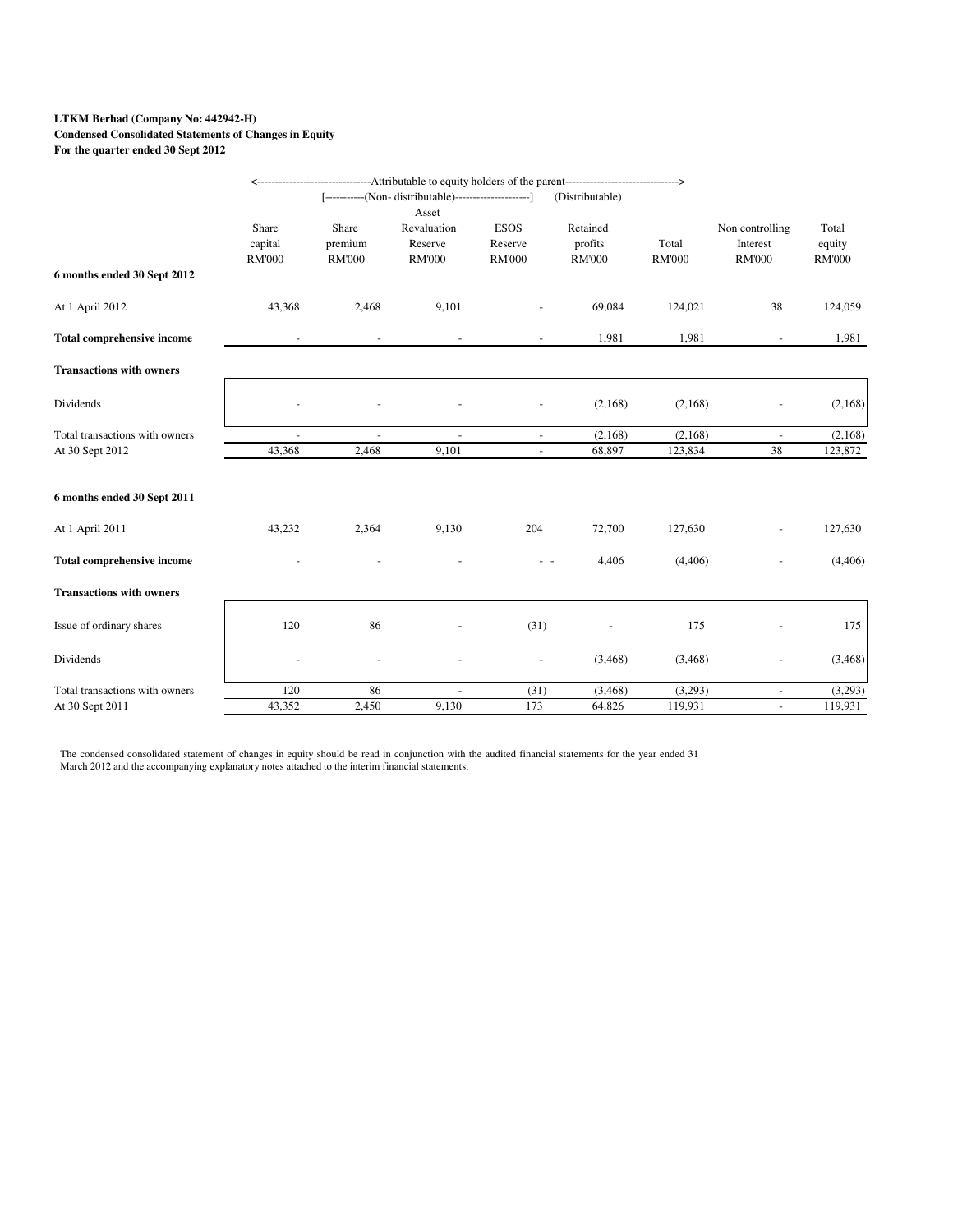## **PART A – Explanatory Notes Pursuant to FRS 134 – Paragraph 16**

#### A1. Basis of Preparation

The interim financial statements are unaudited and have been prepared in accordance with the requirements of FRS 134: Interim Financial Reporting and paragraph 9.22 of the Listing Requirements of Bursa Malaysia Securities Berhad.

The interim financial statements should be read in conjunction with the audited financial statements for the year ended 31 March 2012. These explanatory notes attached to the interim financial statements provide an explanation of events and transactions that are significant to an understanding of the changes in the financial position and performance of the Group since the year ended 31 March 2012.

The accounting policies and methods of computation adopted in the interim financial statements are consistent with those of the audited financial statements for the year ended 31 March 2012, except for the adoption of the following new and revised Financial Reporting Standards ("FRS"), Amendments to FRSs, IC Interpretations and Technical Releases ("TR") that have become effective for the financial periods beginning 1 April 2012.

IC Interpretation 19: Extinguishing Financial Liabilities with Equity Instruments Amendments to IC Interpretation 14: Prepayments of a Minimum Funding Requirement Amendments to FRS 1:Severe Hyperinflation and Removal of Fixed Dates for First-time Adopters Amendments to FRS 7: Transfers of Financial Assets Amendments to FRS 112: Deferred Tax – Recovery of Underlying Assets FRS 124: Related Party Disclosures

The adoption of the above FRSs, Amendments to FRSs and IC Interpretations did not have any significant effects on the interim financial statements.

The Group has not early adopted the following FRSs, IC Interpretations and Amendments to FRSs, which have been issued and will be effective for the financial periods as stated below :-

|                                                                    | Effective date for financial<br>periods beginning on or after |
|--------------------------------------------------------------------|---------------------------------------------------------------|
| Amendments to FRS 101: Presentation of Items of Other              |                                                               |
| Comprehensive Income                                               | 1 July 2012                                                   |
| FRS 10: Consolidated Financial Statements                          | 1 January 2013                                                |
| FRS 11: Joint Arrangements                                         | 1 January 2013                                                |
| FRS 12: Disclosure of Interests in Other Entities                  | 1 January 2013                                                |
| FRS 13: Fair Value Measurement                                     | 1 January 2013                                                |
| FRS 119: Employee Benefits                                         | 1 January 2013                                                |
| FRS 127: Separate Financial Statements                             | 1 January 2013                                                |
| FRS 128: Investments in Associates and Joint Ventures              | 1 January 2013                                                |
| IC Interpretation 20: Stripping Costs in the Production Phase of   |                                                               |
| a Surface Mine                                                     | 1 January 2013                                                |
| Amendments to FRS 7: Disclosures – Offsetting Financial Assets and |                                                               |
| <b>Financial Liabilities</b>                                       | 1 January 2013                                                |
| Amendments to FRS 132: Offsetting Financial Assets and             |                                                               |
| <b>Financial Liabilities</b>                                       | 1 January 2014                                                |
| FRS 9: Financial Instruments                                       | 1 January 2015                                                |
|                                                                    |                                                               |

The above new FRSs, IC Interpretations and Amendments to FRSs will be adopted by the Group when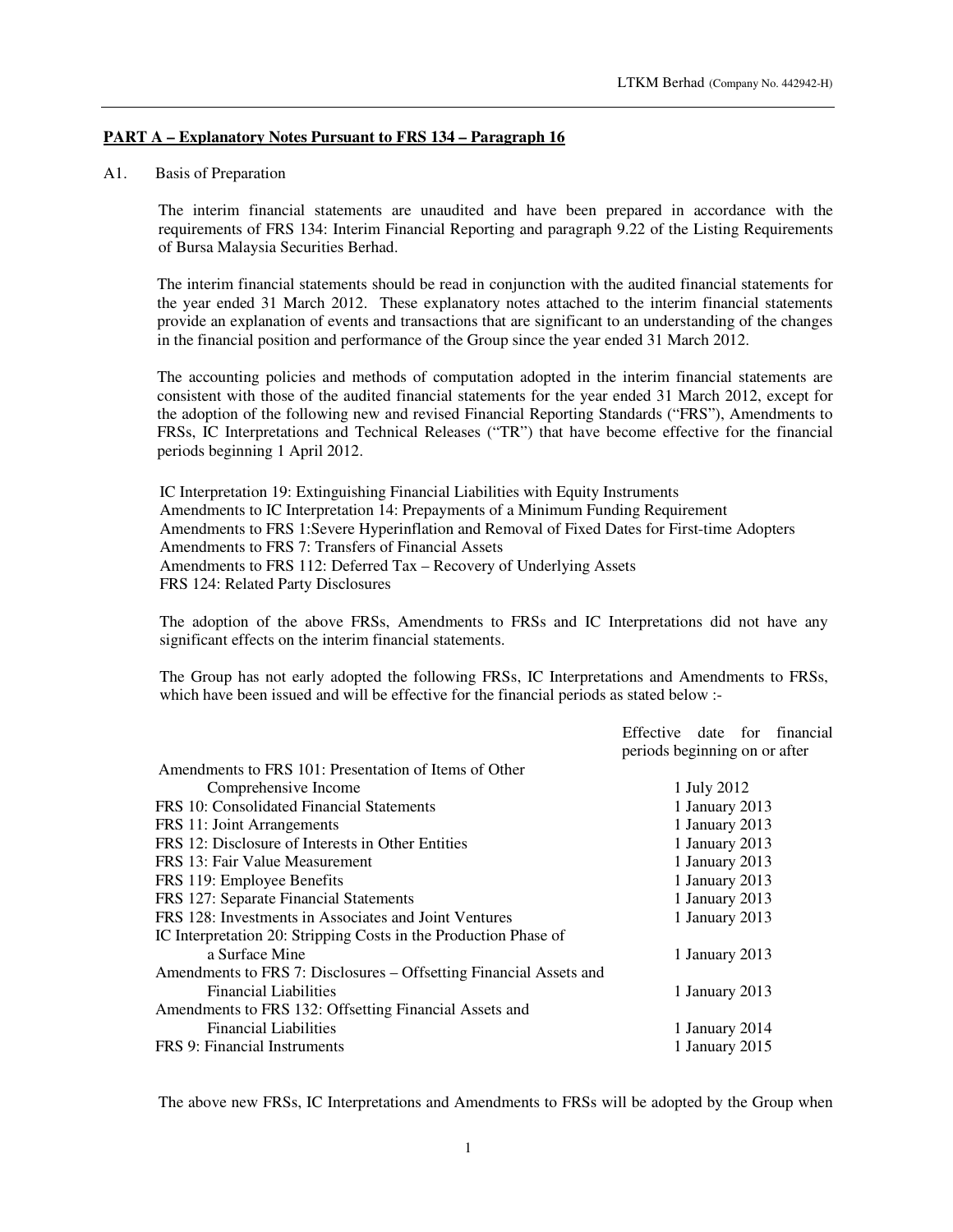they become effective and that the initial applications of these Standards and IC Interpretations will have no material impact on the financial statements of the Group.

 The Group falls within the Transitioning Entities of the Malaysian Accounting Standards Board (MASB)'s new approved accounting framework, the Malaysian Financial Reporting Standards ("MFRS"); and accordingly, will only be issuing its first MFRS compliant financial statements for the period beginning 1 April 2014.

## A2. Audit Report on Preceding Annual Financial Statements

The auditors' report on the financial statements for the year ended 31 March 2012 was not qualified.

#### A3. Segmental Information

|                                      | 6 months ending |               | 3 months ending                                 |               |
|--------------------------------------|-----------------|---------------|-------------------------------------------------|---------------|
|                                      |                 |               | 30-Sep-2012 30-Sep-2011 30-Sep-2012 30-Sep-2011 |               |
|                                      | <b>RM'000</b>   | <b>RM'000</b> | <b>RM'000</b>                                   | <b>RM'000</b> |
| <b>Segment revenue</b>               |                 |               |                                                 |               |
| Revenue from continuing operations   |                 |               |                                                 |               |
| Poultry & related products           | 69,806          | 75,350        | 35,298                                          | 37,536        |
| Extraction & sale of sand            | 1,901           | 1,195         | 946                                             | 619           |
| Others                               | 1,920           | 84            | 880                                             | 83            |
|                                      | 73,627          | 76,629        | 37,124                                          | 38,238        |
| Revenue from discontinued operations |                 | 1,790         |                                                 | 636           |
| Total                                | 73,627          | 78,419        | 37,124                                          | 38,874        |
| <b>Segment results</b>               |                 |               |                                                 |               |
| Results from continuing operations   |                 |               |                                                 |               |
| Poultry & related products           | 1,597           | 8,451         | 1,110                                           | 3,339         |
| Investment holdings                  | 172             | (544)         | 214                                             | (827)         |
| Extraction & sale of sand            | 532             | (316)         | 252                                             | (77)          |
| Others                               | 98              | (41)          | 64                                              | (8)           |
|                                      | 2,399           | 7,550         | 1,640                                           | 2,427         |
| Results from discontinued operations | 57              | (9,658)       | 70                                              | (8, 269)      |
| Total                                | 2,456           | (2, 108)      | 1,710                                           | (5, 842)      |

#### A4. Unusual Items due to their Nature, Size or Incidence

There were no unusual items affecting assets, liabilities, equity, net income or cash flows during the financial period ended 30 September 2012.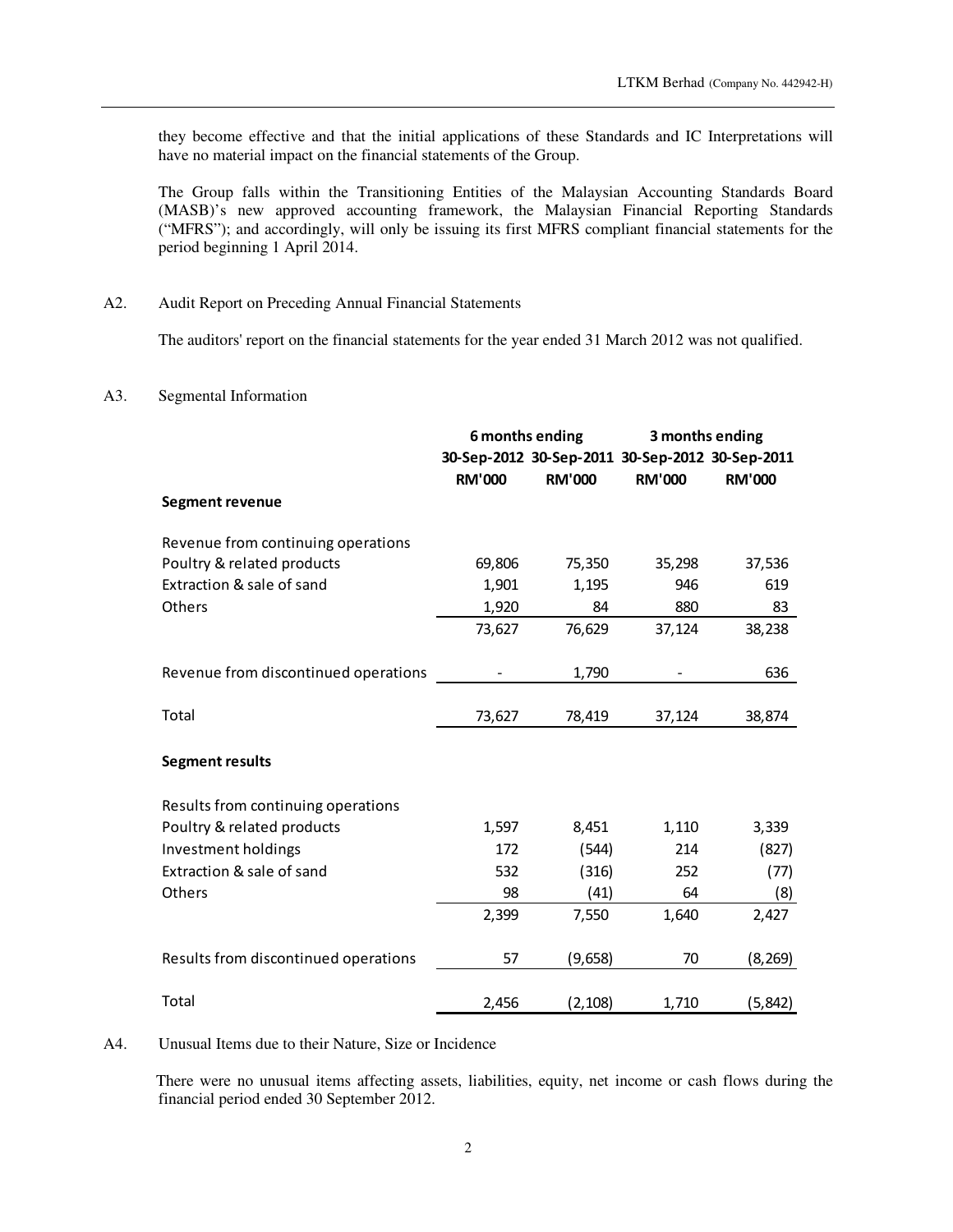A5. Changes in Estimate

There were no changes in the estimates that have had a material effect in the current quarter results.

A6. Comments about Seasonal or Cyclical Factors

The Group's performance is not significantly affected by major festive seasons.

A7. Dividends Paid

There were no dividends paid during the quarter under review.

A8. Carrying Amount of Revalued Assets

A piece of property consisting of land and building was reclassified from Property, Plant and Equipment to Investment Property in accordance with a change in use. Subsequent to the reclassification, the property was remeasured at fair value thus giving rise to a valuation gain of RM11,506 in the previous quarter under review.

There were no other changes in the valuation of property, plant and equipment brought forward from the previous annual financial statements.

A9. Debt and Equity Securities

There were no other issuances, repurchases, and repayments of debt and equity securities during the quarter under review.

A10. Changes in Composition of the Group

There were no changes in the composition of the Group during the quarter under review.

A11. Changes in Contingent Liabilities and Contingent Assets

There were no changes in other contingent liabilities or contingent assets since the last annual balance sheet as at 31 March 2012.

A12. Subsequent Events

There were no material events subsequent to the end of the interim period that have not been reflected in the financial statements for the interim period.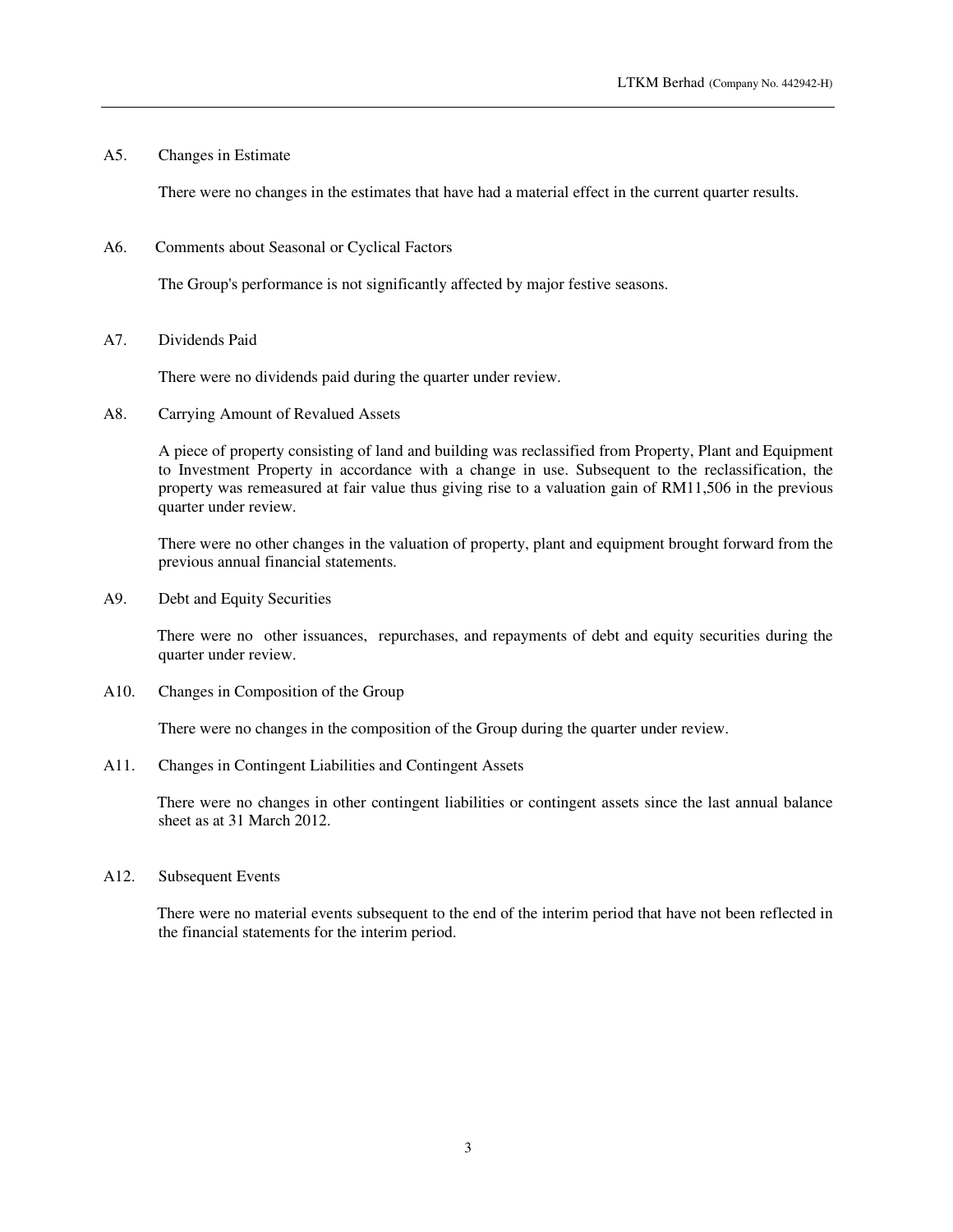## A13. Profit for the Period

Profit for the period is arrived at after crediting/(charging):-

|                                            | 6 months ended |               |  |
|--------------------------------------------|----------------|---------------|--|
|                                            | 30 Sept 2012   | 30 Sept 2011  |  |
|                                            | <b>RM'000</b>  | <b>RM'000</b> |  |
| Interest income                            | 120            | 103           |  |
| Other income including investment income   | 892            | 37            |  |
| Interest expense                           | (614)          | (964)         |  |
| Depreciation & amortisation                | (4, 420)       | (5,482)       |  |
| Provision for and write off of receivables |                | (200)         |  |
| Provision for and write off of inventories |                | (67)          |  |
| Gain on disposal of quoted or              |                |               |  |
| unquoted investment or properties          | 42             | 24            |  |
| Impairment of assets                       | (13)           | (7,081)       |  |
| Foreign exchange gain                      | 270            | 339           |  |
| Gain/(loss) on derivatives                 |                |               |  |
| <b>Exceptional items</b>                   |                |               |  |
|                                            |                |               |  |

# A14. Realised and Unrealised Profits/(Losses) Disclosure

| Total retained profits :                      | As at<br>30.9.2012<br>(RM'000) | As at<br>31.3.2012<br>(RM'000) |
|-----------------------------------------------|--------------------------------|--------------------------------|
| Realised profits<br>Unrealised losses         | 71,450<br>(5,685)              | 71,827<br>(5, 878)             |
|                                               | 65,765                         | 65,949                         |
| Less: Consolidation adjustments               | 3,132                          | 3,135                          |
| Retained profits as per consolidated accounts | 68,897                         | 69,084                         |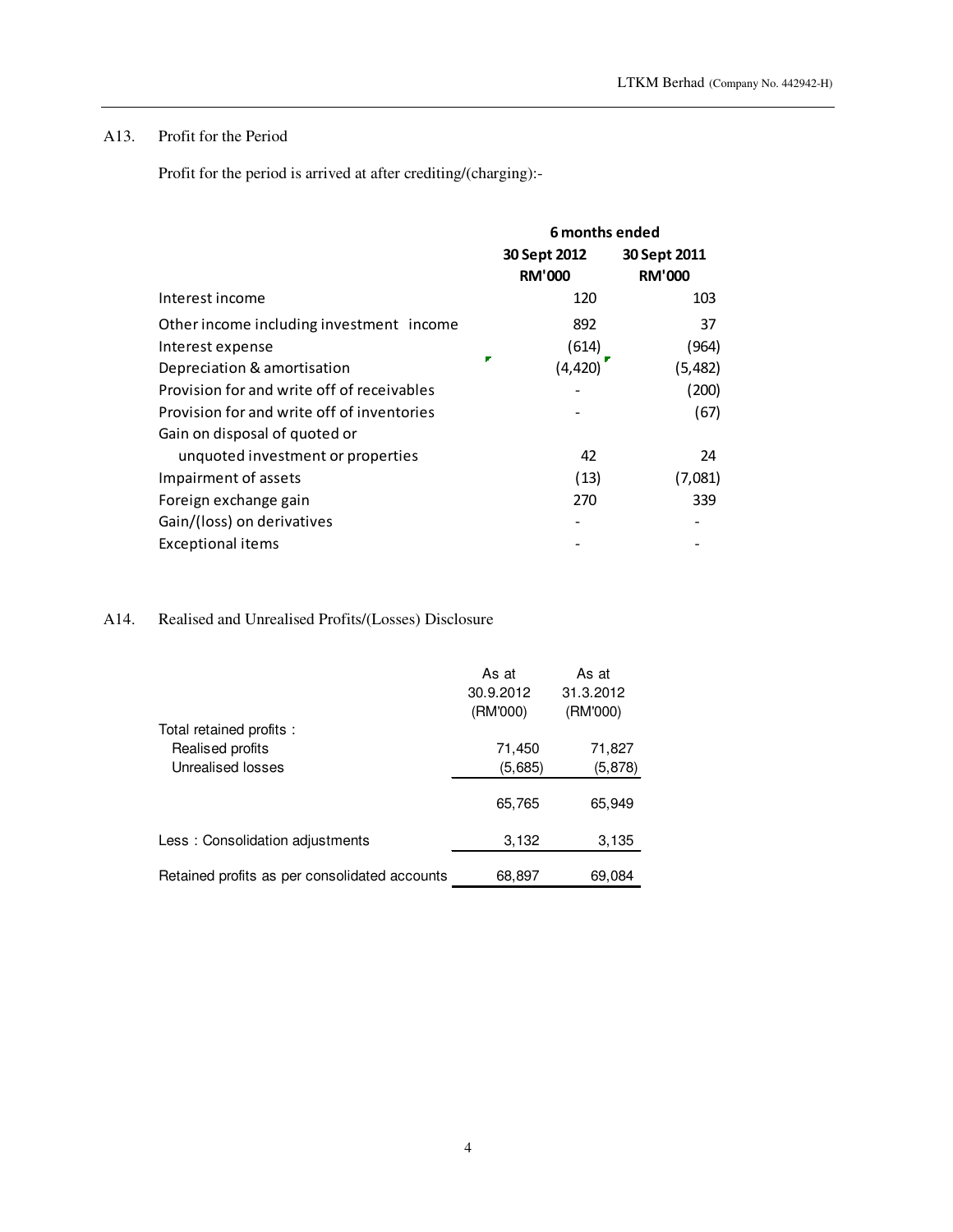## **B. BMSB Listing Requirements (Part A of Appendix 9B)**

#### B1. Review of Performance

The Group registered a revenue of RM37.12 million and a net profit of RM1.47 million for the current quarter as compared to RM38.24 million and a net loss of RM6.73 million respectively in preceding year corresponding quarter. Decrease in selling prices of eggs resulted in lower profit in the Poultry segment. However, overall profit improved due to the absence of loss from discontinued operation in the current quarter as compared to the corresponding quarter of prior year.

For financial year-to-date, the Group recorded a revenue of RM73.63 million and a net profit of RM1.98 million as compared to a revenue of RM76.63 million and net loss of RM4.41 million in the corresponding period of the previous year. Decrease in selling prices of eggs resulted in lower profit in the Poultry segment. However, overall profit improved in the current period due to the absence of loss from discontinued operation as compared to the corresponding period of prior year.

Revenue and contribution from other segments did not significantly affect the performance of the Group for the current quarter under review.

#### B2. Comment on Material Change in Profit Before Tax

The Group posted a net profit of RM1.47 million for the current quarter as against a net profit of RM0.52 million in the preceding quarter. The Group's revenue for this quarter at RM37.12 million is marginally higher than the RM36.50 million in the preceding quarter. The increase in profit before tax was largely due to higher other income as compared to the preceding quarter.

There were no material change in contributions from other segments of the Group.

#### B3. Commentary on Prospects

The Board views the Poultry segment's business condition to continue to be challenging in the next period due to the weak selling prices resulting from over-production in the industry. Although the price of soybean has declined from its peak, it is still on the high side.

The contributions from other segments namely the Extraction and Sale of Sand, Investment Holdings and Others are not expected to significantly affect the results of the Group.

#### B4. Profit Forecast or Profit Guarantee

This is not applicable.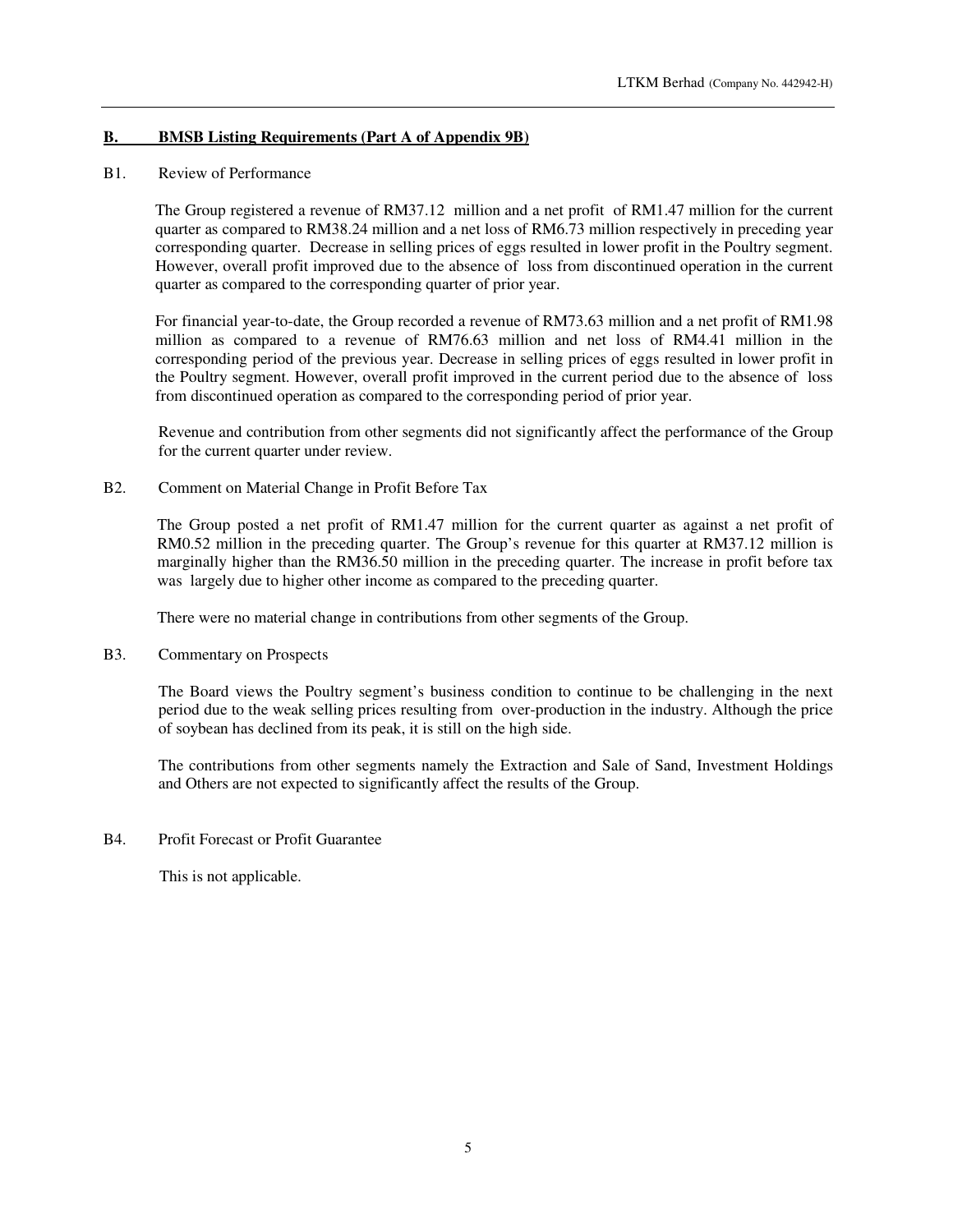## B5. Tax Expenses

|                                   | 6 months ended<br>30.6.12 | 6 months ended<br>30.6.11 |
|-----------------------------------|---------------------------|---------------------------|
|                                   | RM'000                    | RM'000                    |
| Income tax expense                |                           |                           |
| provision in the period<br>$\sim$ | 476                       | 2,296                     |
| Deferred tax                      | (1)                       | -                         |
| Total tax expense                 | 475                       | 2,296                     |

The effective tax rate for the current quarter is lower than the statutory rate of 25% largely due to lower taxable income.

## B6. Corporate Proposals

- (a) Status of Corporate Proposals There were no corporate proposals announced but not completed as at 15 November 2012.
- (b) Status of Utilisation of Proceeds Not applicable as there was no corporate proposal to raise funds.

## B7. Borrowings

The total Group borrowings as at 30 September 2012 were as follows:

| Secured | Unsecured | Total  |
|---------|-----------|--------|
| RM'000  | RM'000    | RM'000 |
|         |           |        |
| 4,726   | 620       | 5,346  |
|         | 5,361     | 5,361  |
| 634     |           | 634    |
| 5,360   | 5,981     | 11,341 |
|         |           |        |
| 13,008  | 918       | 13,926 |
| 671     |           | 671    |
| 13,679  | 918       | 14,597 |
| 19,039  | 6,899     | 25,938 |
|         |           |        |

There were no borrowings in any foreign currency as at 30 September 2012.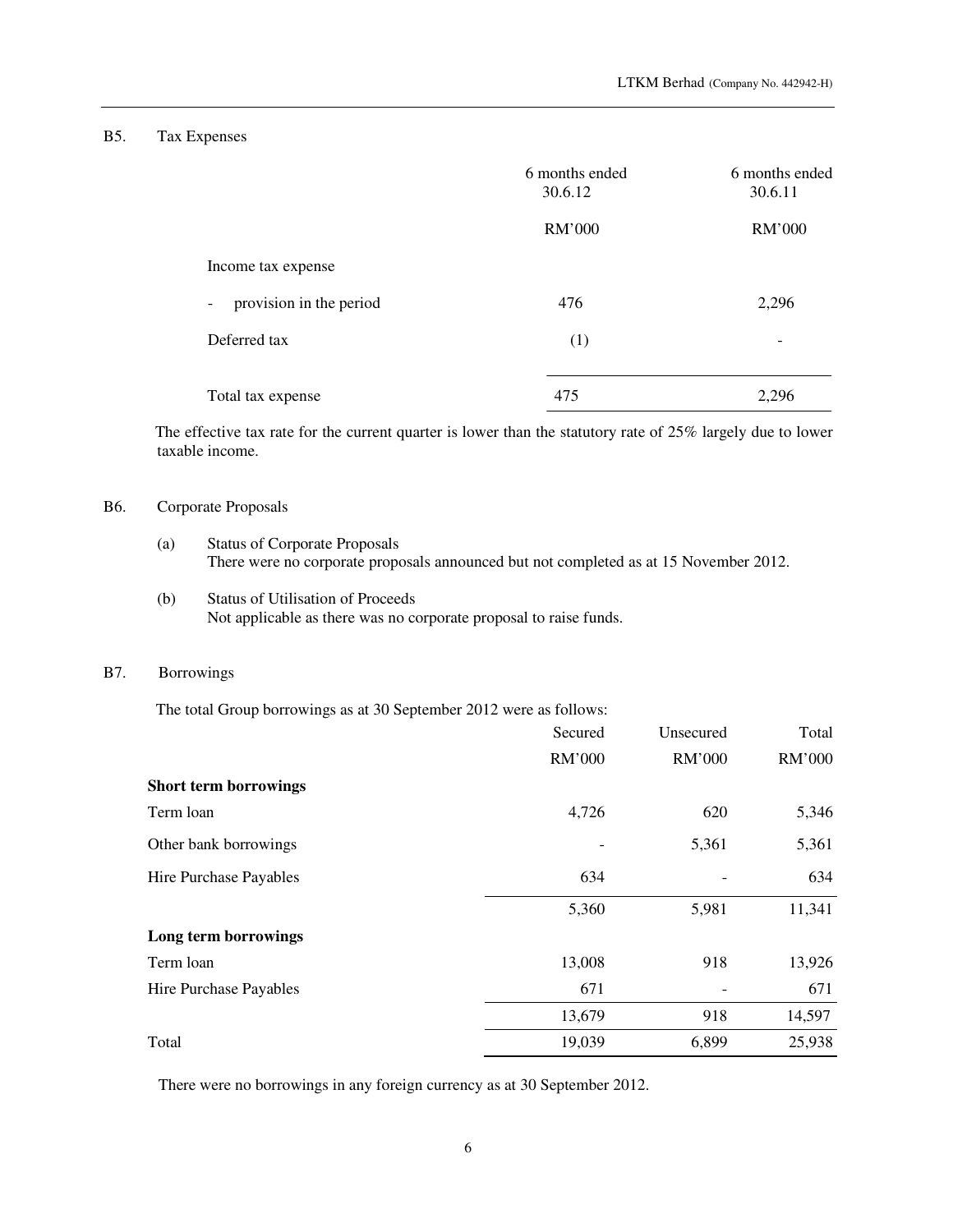## B8. Off Balance Sheet Financial Instrument

There were no off balance sheet financial instruments as at 15 November 2012.

## B9. Changes in Material Litigations

There were no material litigations involving the Group for the current quarter under review.

#### B10. Dividend Payable

On 3 September 2012, the Board of Directors had declared a single-tier final dividend of 5% for the financial year ended 31 March 2012, amounting to RM2.17 million with payment date on 4 October 2012.

No interim ordinary dividend has been declared for the financial period ended 30 Sept 2012 (30 Sept 2011 : Nil)

#### B11. Earnings per share

|                                        | 6 months ended |               |               | 3 months ended                                          |
|----------------------------------------|----------------|---------------|---------------|---------------------------------------------------------|
|                                        | 30-Sep-12      | 30-Sep-11     | 30-Sep-12     | 30-Sep-11                                               |
|                                        | <b>RM'000</b>  | <b>RM'000</b> | <b>RM'000</b> | <b>RM'000</b>                                           |
| Profit/(loss) attributable to ordinary |                |               |               |                                                         |
| shareholders of the parent :-          |                |               |               |                                                         |
| Continuing operations                  | 1,924          | 5,254         | 1,396         | 1,540                                                   |
| Discontinued operation                 | 57             | (9,660)       | 70            | (8,269)                                                 |
| Group                                  | 1,981          | (4, 406)      | 1,466         | (6,729)                                                 |
|                                        | No. of shares  | No. of shares | No. of shares | No. of shares                                           |
| Weighted average number of shares      |                |               |               |                                                         |
| ("WAS")                                | 43,368,002     | 43, 313, 324  | 43,368,002    | 43,350,535                                              |
| <b>Effects of dilution</b>             |                | 196,256       |               | 173,182                                                 |
| <b>Adjusted WAS</b>                    | 43,368,002     | 43,509,580    | 43,368,002    | 43,523,717                                              |
|                                        |                |               |               | Sen per share Sen per share Sen per share Sen per share |
| <b>Basic EPS :-</b>                    |                |               |               |                                                         |
| Continuing operations                  | 4.44           | 12.13         | 3.22          | 3.55                                                    |
| Discontinued operation                 | 0.13           | (22.30)       | 0.16          | (19.07)                                                 |
|                                        | 4.57           | (10.17)       | 3.38          | (15.52)                                                 |
| <b>Diluted EPS :-</b>                  |                |               |               |                                                         |
| Continuing operations                  | N/A            | 12.08         | N/A           | 3.54                                                    |
| Discontinued operation                 | N/A            | (22.20)       | N/A           | (19.00)                                                 |
|                                        | N/A            | (10.12)       | N/A           | (15.46)                                                 |